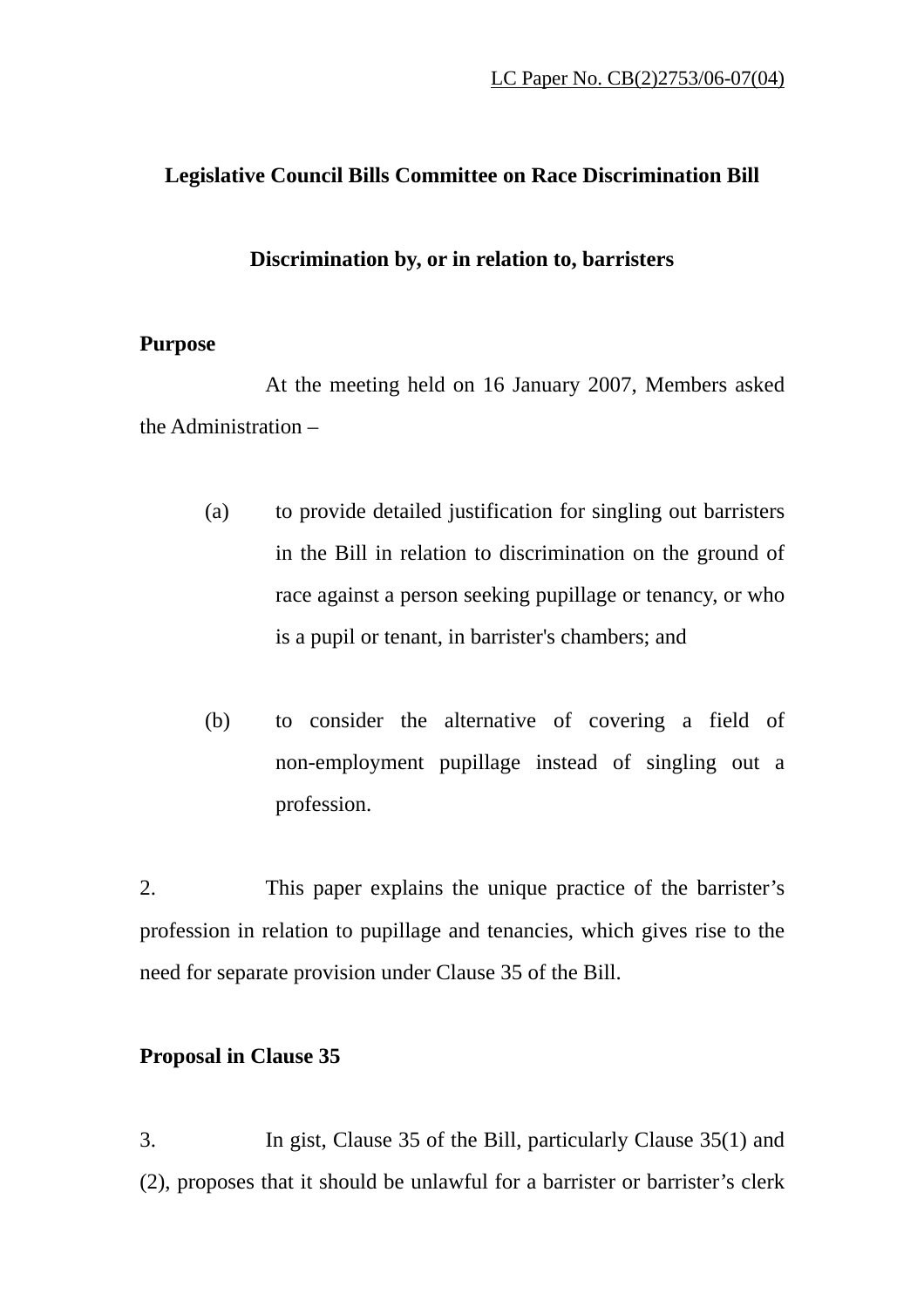to discriminate against another person on the ground of race in matters relating to the offer, the terms of offer, as well as the benefits and facilities of pupillage and tenancy in a set of barristers' chambers. As will be explained in the following paragraphs, the need for this provision arises solely from the uniqueness of the arrangements for training and practice in the barrister's profession. It is not to "single out barristers". It certainly should not be misconstrued as alleging any particular problems of racial discrimination in that learned profession.

4. Clause 35 is almost identical to section 26A of the Race Relations Act 1976 (at Annex). Explanation in the notes to paragraph 415 of the *Halsbury's Laws of England (Vol. 13)* on section 26A is informative and extracted below –

- As to section  $26A(1)$  (equivalent to Clause 35(1) of the Bill), note 4 says, ",,,,The provision is unusually drafted, in an attempt to take account of the unique (and often undefined) organisation of barristers' chambers….".
- Explaining section  $26A(1)(a)$  (equivalent to Clause  $35(1)(a)$  of the Bill), note 5 says, "The scope of this provision is presumably similar to that of  $[s \ 4(1)(a)$  of the RRA] (discrimination in arrangements made for the purpose of determining who should be offered employment: …). In the context of barristers' chambers, indirect discrimination by reliance upon word of mouth recommendations or social or family contacts for the recruitment of pupils may be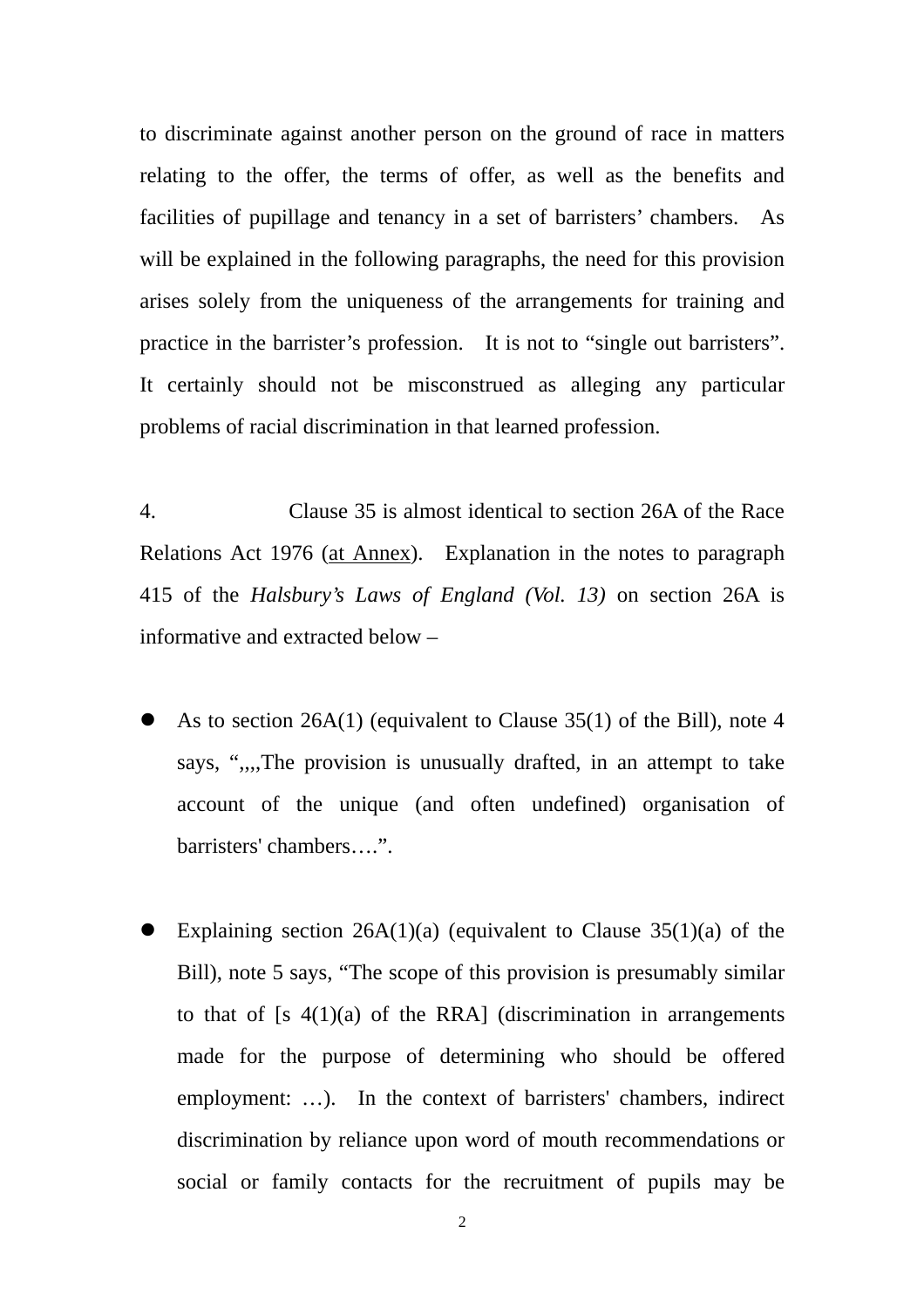particularly relevant; as may discrimination by the concentration on certain universities as sources of recruitment."

- Explaining the reference to "gaining experience" in section 26A(2)(b) (equivalent to Clause 35(2)(b) of the Bill), note 12 says, "This provision would presumably cover discrimination by a barrister's clerk in the allocation of work to tenants or pupils."
- Explaining section  $26A(3)$  (equivalent to Clause 35(3) of the Bill), note 17 says, "This provision would cover discrimination by a solicitor, or anyone instructing a barrister and discrimination by a barrister's clerk, either against a barrister, or against the solicitor or lay client. It would cover, for example the withholding of certain work from a barrister on racial grounds, or the refusal to accept a set of instructions on racial grounds."

#### **Training and practice of barristers**

5. In Hong Kong, a person with the prescribed qualifications (usually a Bachelor of Law (LLB) degree and the Postgraduate Certificate in Laws (PCLL)) may proceed to pupillage, which is the final stage of training, in order to get qualified as a barrister. Pupillage takes a year to complete, with the year divided into two six-month periods or "sixes". Each six is spent in a set of chambers under a Pupil Master who is an experienced barrister. During the first six, the pupil will observe and assist his Pupil Master who would enable his pupil to see the work done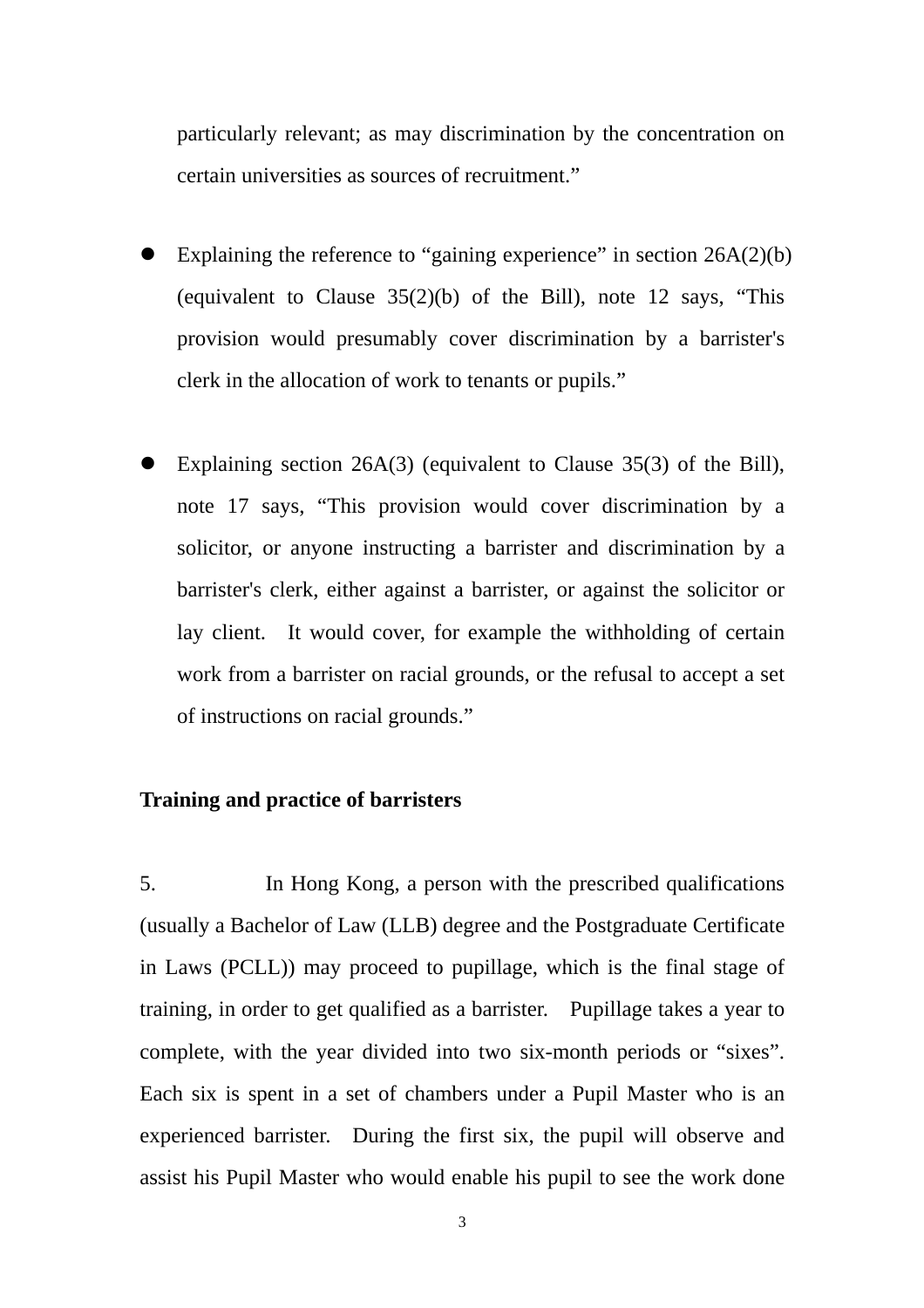by junior members of chambers and may also arrange for the pupil to accompany other barristers to courts. This involves, among other things, being in court, attending conferences, preparing drafts, researching and reading up on case laws. During the second six, the pupil will be a practising barrister, handling his own cases and representing his own clients in court, subject to guidance and supervision of his Pupil Master.

6. On satisfactory completion of pupillage, the pupil will be given a certificate under section 10(4)(a) of the Barristers (Qualification for Admission and Pupillage) Rules "(Cap. 159 sub. leg. AC)" and thereafter may commence independent practice as a barrister.

7. Unlike solicitors who may practise together in partnership, barristers must practise singly. While barristers usually practise in a set of chambers, the legal, financial and professional duties of each barrister are separate and distinct from those of the other barristers sharing those chambers. Barristers working within a set of chambers are self-employed and known as tenants. They work for themselves under the umbrella of chambers, but with an experienced barrister as the head and usually a clerk to manage administrative matters and the flow of work. Tenants are expected to pay towards the cost of running the chambers and in some cases may have to buy into a company that, for instance, owns the chambers building or premises.

4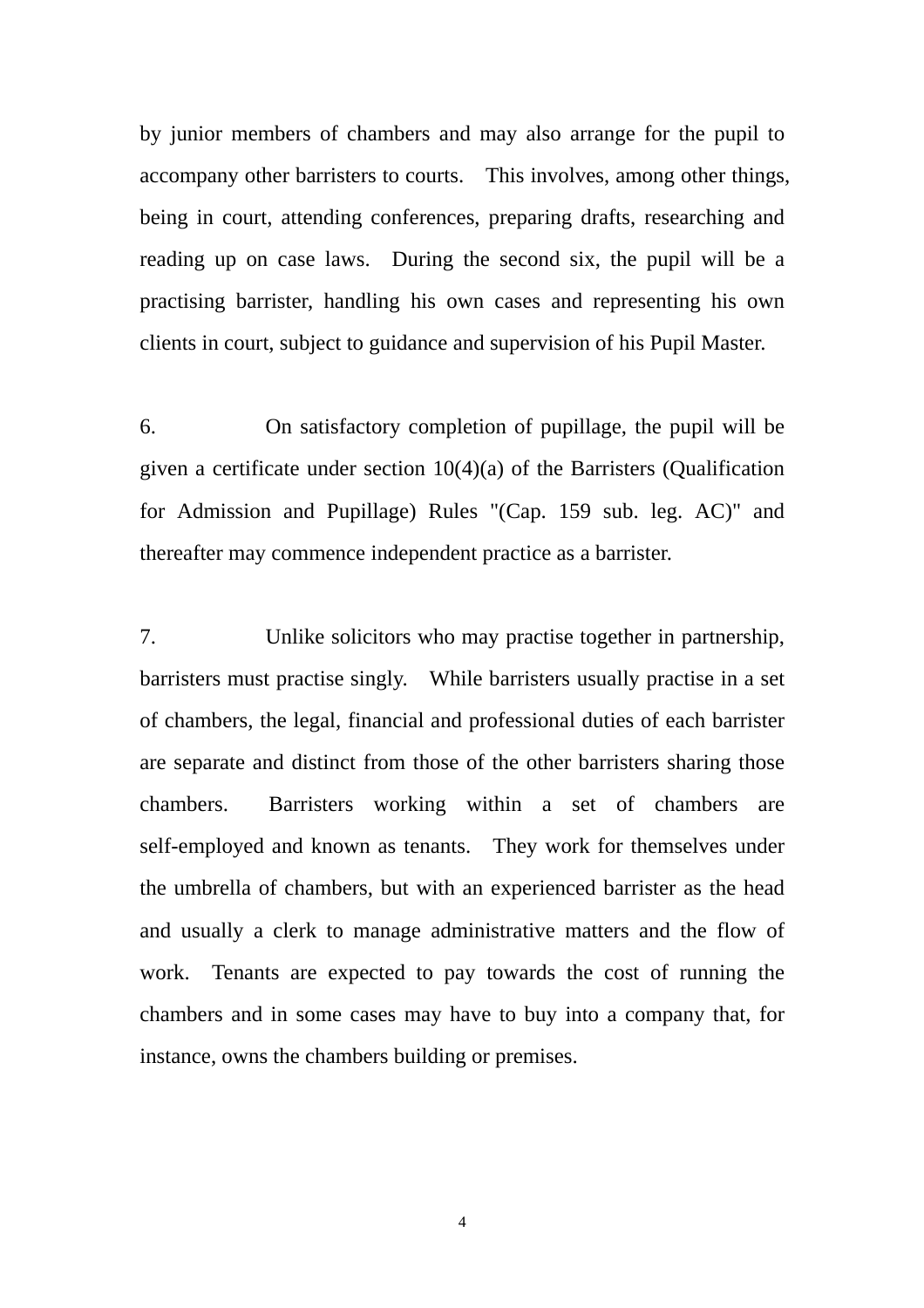# **Need for Clause 35**

8. Members would note that while there is much similarity between pupillage and apprenticeship, there is no employer-employee relationship between the Pupil Master and the pupil, nor can the pupil be regarded a contract worker or a commissioned agent for the Pupil Master.

9. In regard to tenancies in barristers' chambers, Member will also note that the arrangement is unique to the barrister's profession. The organisation of the barristers' chambers is often undefined. Barristers practising in the same set of chambers are not in partnership, nor are they employees of the senior barrister who is the head of the chambers. The admission of a barrister into a set of chambers does not turn the chambers concerned into a provider of services, facilities and premises for the purposes of the barrister's practice either.

10. Hence, despite the close resemblance of purpose, the arrangements in relation to pupillage and tenancies in the barrister's profession technically does not come within the spheres of education, employment and provision of goods, facilities, services and premises which are protected under the Bill. A separate provision as proposed in Clause 35 is therefore required to apply the non-discriminatory principles to persons who seek pupillage or tenancy from, or who are themselves tenants in, the barristers' chambers.

5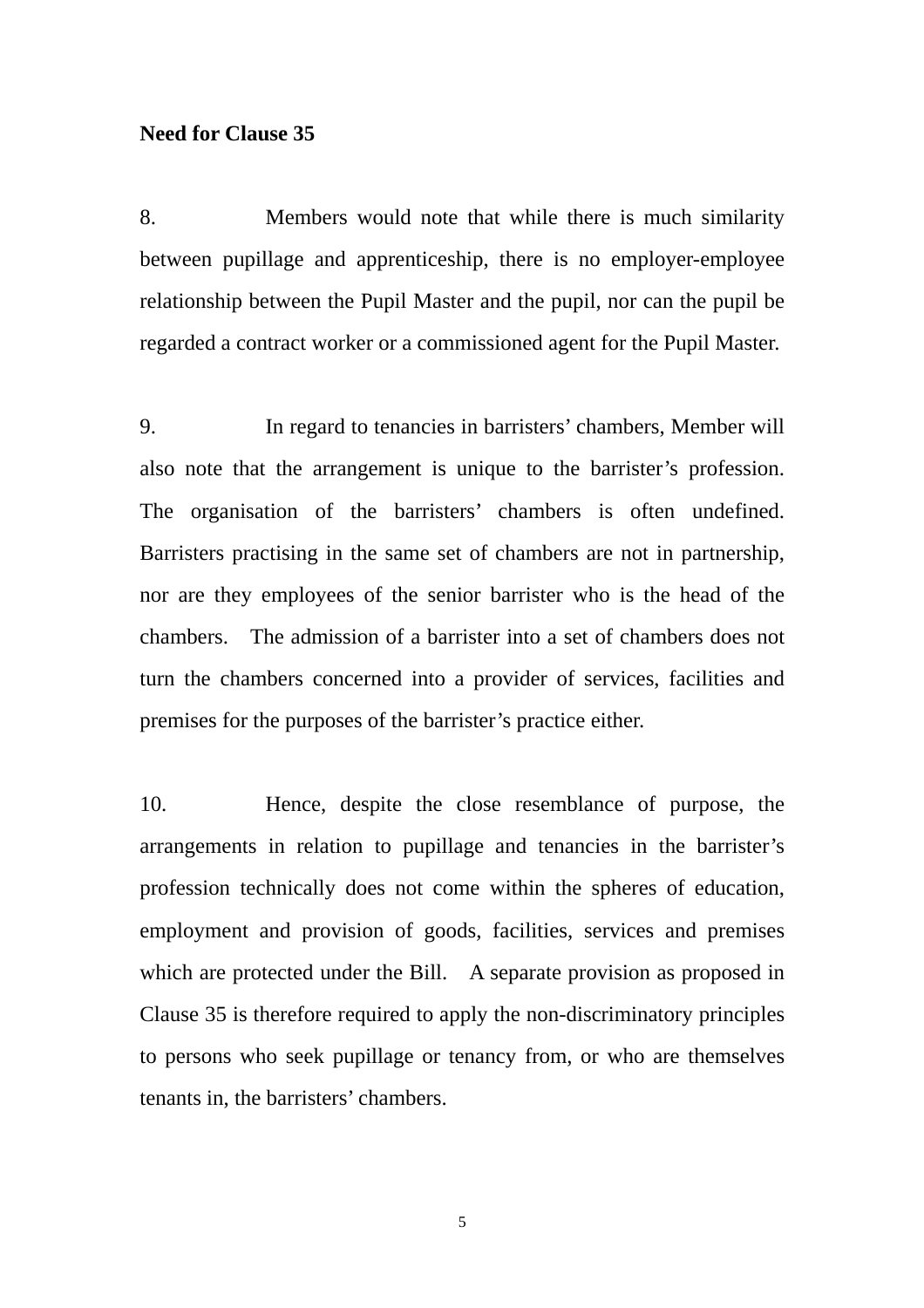11. It would be appreciated, too, that the giving of instructions to a barrister is not regarded, strictly speaking, as a form of employment. Clause 35(3) therefore makes it unlawful for any person to discriminate on the ground of race in the giving of instructions to, or acceptance of instructions by, barristers.

12. Members will see that Clause 35 has been proposed in view of the uniqueness of practices and arrangements in the barrister's profession. Similar provisions exist in section 36 of the Sex Discrimination Ordinance (Cap. 480), section 33 of the Disability Discrimination Ordinance (Cap. 487) and section 26 of the Family Status Discrimination Ordinance (Cap. 527).

# **Presentation**

13. This paper has been prepared in response to items (1) and (2) under section VI, "Discrimination by, or in relation to, barristers" of the "List of issues raised by members" (LC Paper No. CB(2)2576/06-07(01)). It is presented for Members' information and for consideration at the Bills Committee meeting to be held on 8 October 2007.

# **Constitutional and Mainland Affairs Bureau September 2007**